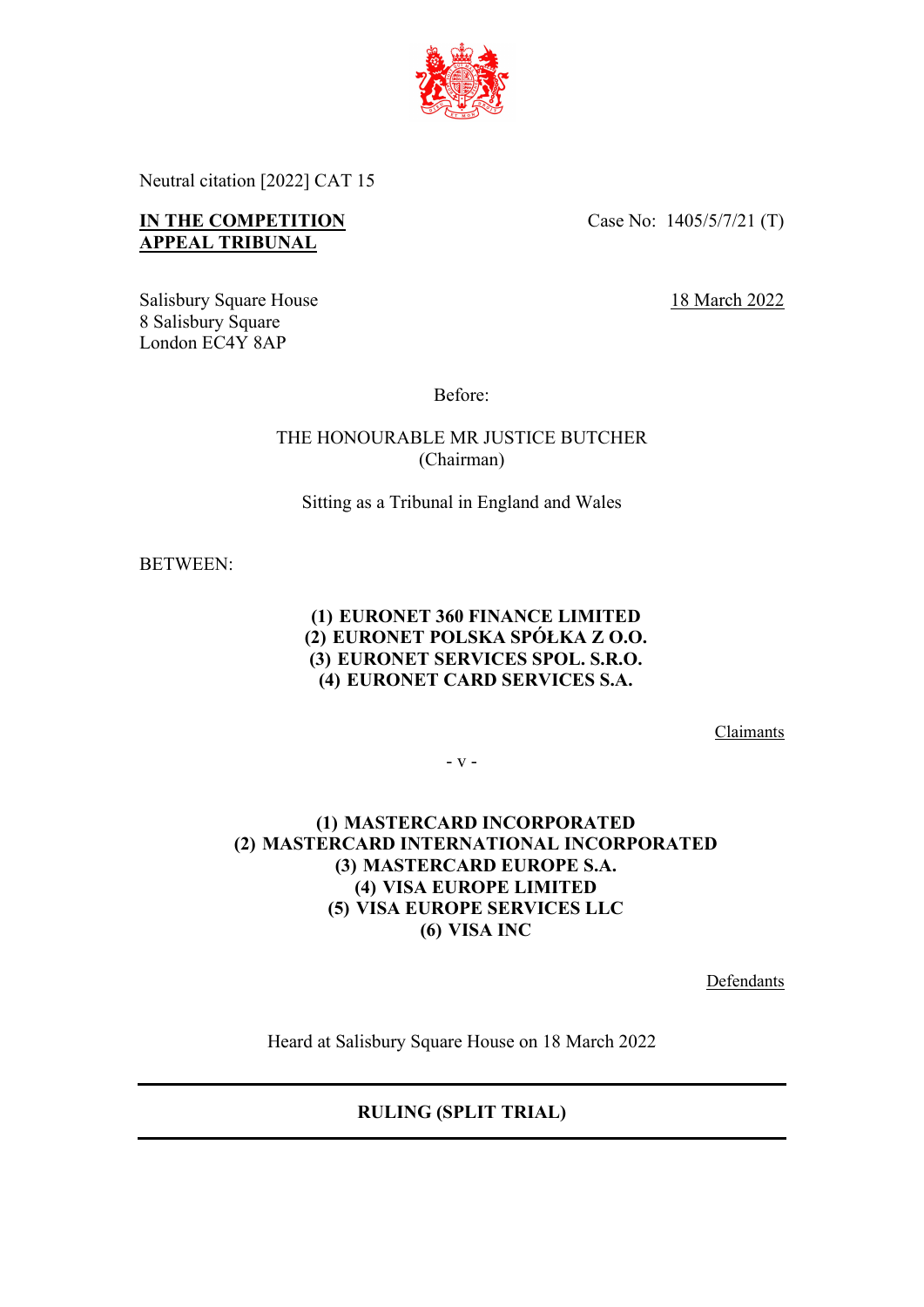## APPEARANCES

Mr Jon Turner QC and Mr David Bailey (instructed by Constantine Cannon LLP) appeared on behalf of the Claimants.

Mr Matthew Cook QC and Mr Hugo Leith (instructed by Jones Day) appeared on behalf of the Mastercard Defendants.

Mr Daniel Jowell QC and Ms Khatija Hafesji (instructed by Linklaters LLP) appeared on behalf of the Visa Defendants.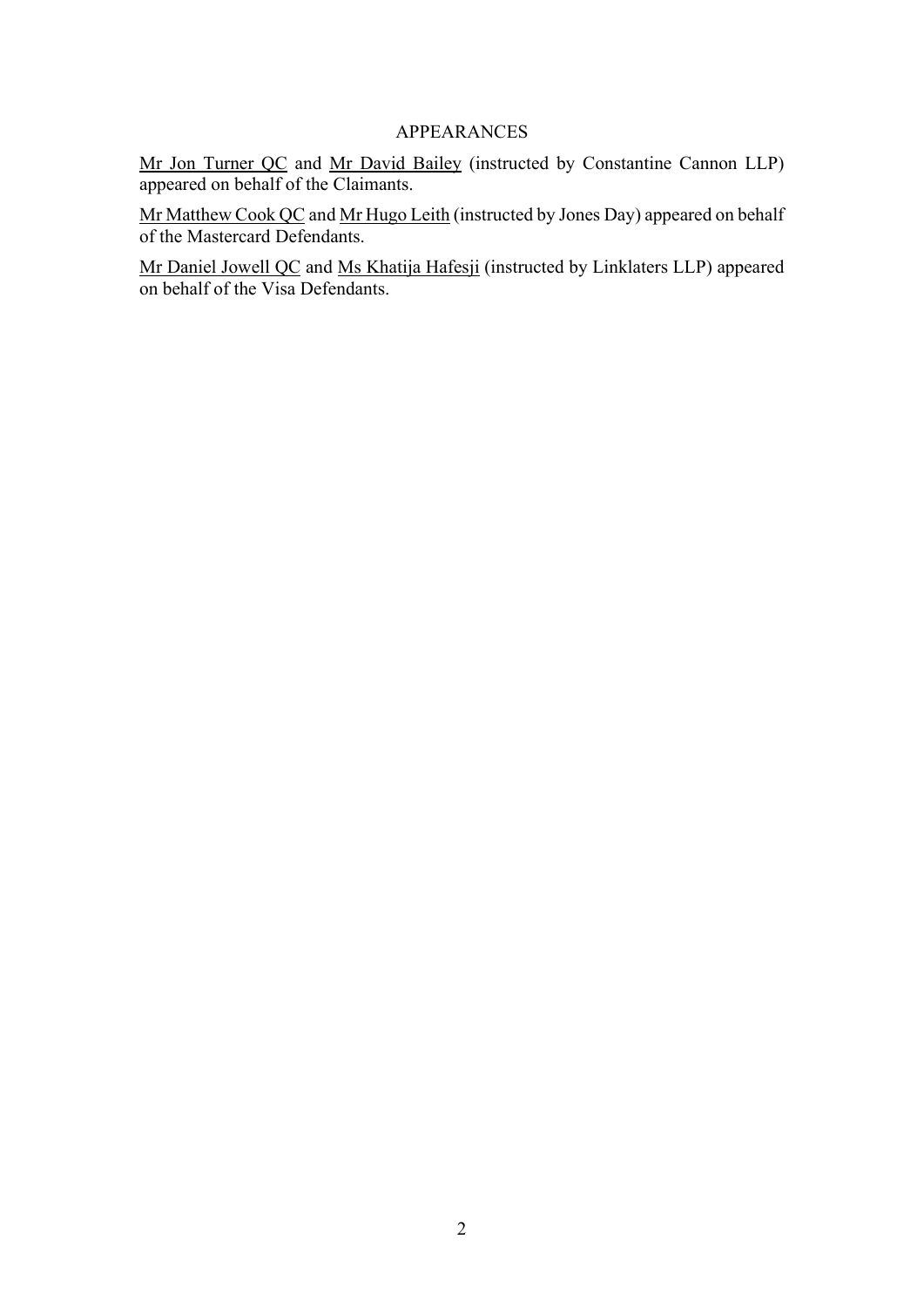- 1. This is the second CMC in this matter. The main issue which has been debated so far is the Claimants' application for a split trial. Their proposal is that issues 16 to 30 and 32 to 34, which they characterise as liability issues, should be tried separately and before the remaining issues, which they say are issues relating to quantum.
- 2. It is not necessary to set out in any detail the nature of the proceedings or the main complaints made. They are apparent from the summary of the claim in the case memorandum. It is necessary, however, to say something about the procedural background because it is of some relevance to the present application. These proceedings were commenced in the Commercial Court. The amended claim forms and particulars of claim were served in December 2019 to January 2020. After part 18 requests, defences and replies were served.
- 3. A case management conference was held in the Commercial Court before Mrs Justice Cockerill on 19 October 2020. At that CMC, directions were made. First of all, in relation to disclosure, it was ordered that the parties were to seek to agree a list or lists of categories of documents, to assist document reviewers and guide their implementation of standard disclosure, the temporal scope of extended disclosure, the geographic scope of disclosure, and the scope of disclosure to be given in respect of data relating to ATM transactions. Standard disclosure was ordered to be given by 30 April 2021, with inspection by 7 May 2021. Orders were made for the service of witness statements, with the Claimants' witness evidence due on 1 October 2021 and the Defendants' due on 25 February 2022. Permission was given for expert evidence in economics of the ATM industry, forensic accountancy and foreign law. The parties were to seek to agree lists of issues for the experts, and a direction was made for the trial to commence on or after 23 January 2023, with a time estimate of 12 weeks.
- 4. On 14 June 2021, the proceedings were transferred to this Tribunal. The timetable in the directions was subsequently amended. Disclosure was ultimately exchanged, in the main, on 30 September 2021. Extensions of time for the service of witness statements have been ordered and the parties have recently agreed a further amendment. Witness statements are now due to be served by the Claimants on 14 April 2022, with the Defendants' evidence due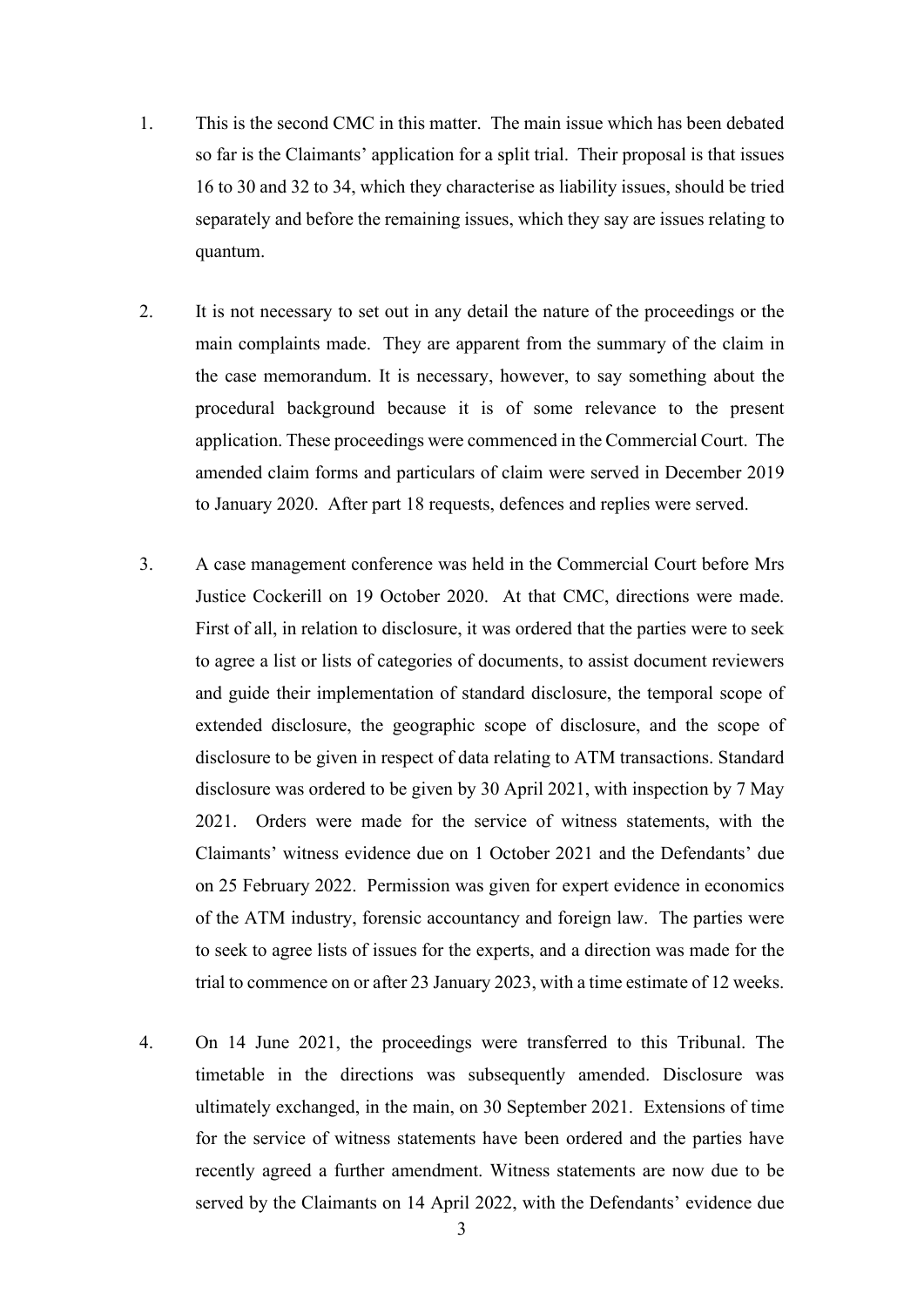on 11 August 2022, and reply statements from the Claimants to follow on 10 October 2022. The extensions have been agreed in the context of an intended trial in the Michaelmas term of 2023, with a time estimate of 12 weeks as things stand.

- 5. Before turning in detail to the application made by the Claimants, I do consider that the following general points arise, given that procedural history. First, I think it is fair to say that the proposal for a split trial is made late, namely more than two years after the commencement of the proceedings and nearly 18 months after the first CMC in October 2020, at which directions were given leading up to a single trial in 2023, which subsequently crystallised as October 2023. The first proposal of a split trial was on 8 December 2021. Secondly, as a result of the first point, most - although I am prepared to accept, not all disclosure has already taken place in relation to all issues, and other preparations have been proceeding on the basis that there will be a full and unitary trial. Thirdly, it seems to me that the lead time ordered up to the trial date is such that there should be ample time for the parties to prepare for a trial on all issues.
- 6. I turn then to the legal principles involved. They are unsurprising and mandate a pragmatic approach, which seeks to achieve a way of dealing with the case which is just and proportionate.
- 7. The CAT Rules 2015 provide in Rule 4 as follows:

(1) The Tribunal shall seek to ensure that each case is dealt with justly and at proportionate cost.

(2) Dealing with a case justly and at proportionate cost includes, so far as is practicable—

- (a) ensuring that the parties are on an equal footing;
- (b) saving expense;
- (c) dealing with the case in ways which are proportionate—
	- (i) to the amount of money involved;
	- (ii) to the importance of the case;
	- (iii) to the complexity of the issues; and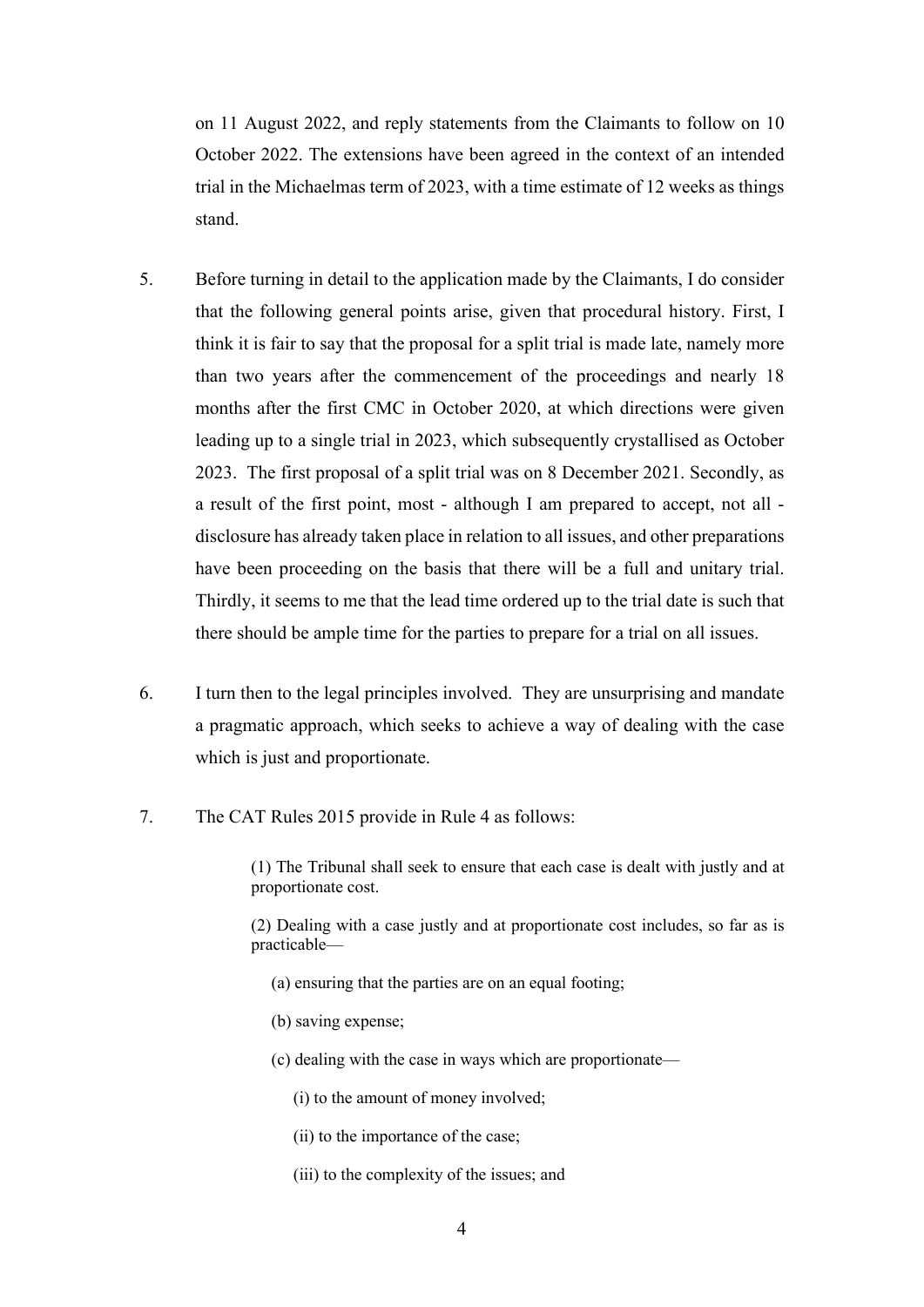(iv) to the financial position of each party;

(d) ensuring that it is dealt with expeditiously and fairly;

(e) allotting to it an appropriate share of the Tribunal's resources, while taking into account the need to allot resources to other cases; and

(f) enforcing compliance with these Rules, any practice direction issued under rule 115, and any order or direction of the Tribunal.

- 8. A non-exhaustive list of factors which are likely to be relevant to an application for a split trial was given by Mr Justice Hildyard in *Electrical Waste Recycling* [2012] EWHC 38 (Ch), and by Mr Justice Bryan in *Daimler AG v Walleniusrederierna Aktiebolag* [2020] EWHC 525 (Comm). This case law is applied by this Tribunal in considering applications for a split trial. (See *Churchill Gowns Limited v Ede & Ravenscroft Limited* [2020] CAT 22).
- 9. The list which was given by Mr Justice Bryan in the *Daimler* case, paragraph 27, citing the decision in *Electrical Waste Recycling*, was as follows:

"Where the issue of case management that arises is whether to split trials, the approach called for is an essentially pragmatic one and there are various (some competing) variations (sic). These considerations seem to me to include:

[Factor 1] whether the prospective advantage of saving the costs of an investigation of quantum if liability is not established outweighs the likelihood of increased aggregate costs if liability is established and a further trial is necessary;

[Factor 2] what are likely to be the advantages and disadvantages in terms of trial preparation and management;

[Factor 3] whether a split trial will impose unnecessary inconvenience and strain on witnesses who may be required in both trials;

[Factor 4] whether a single trial to deal with both liability and quantum will lead to excessive complexity and diffusion of issues or place an undue burden on the judge hearing the case;

[Factor 5] whether a split trial may cause particular prejudice to one or other of the parties (for example by delaying any ultimate award of compensation or damages);

[Factor 6] whether there are difficulties in defining an appropriate split or whether a clean split is possible;

[Factor 7] what weight is to be given to the risk of duplication, delay, and the disadvantage of bifurcated appellate process;

[Factor 8] generally, what is perceived to offer the best course to ensure that the whole matter is adjudicated as fairly, quickly and efficiently as possible.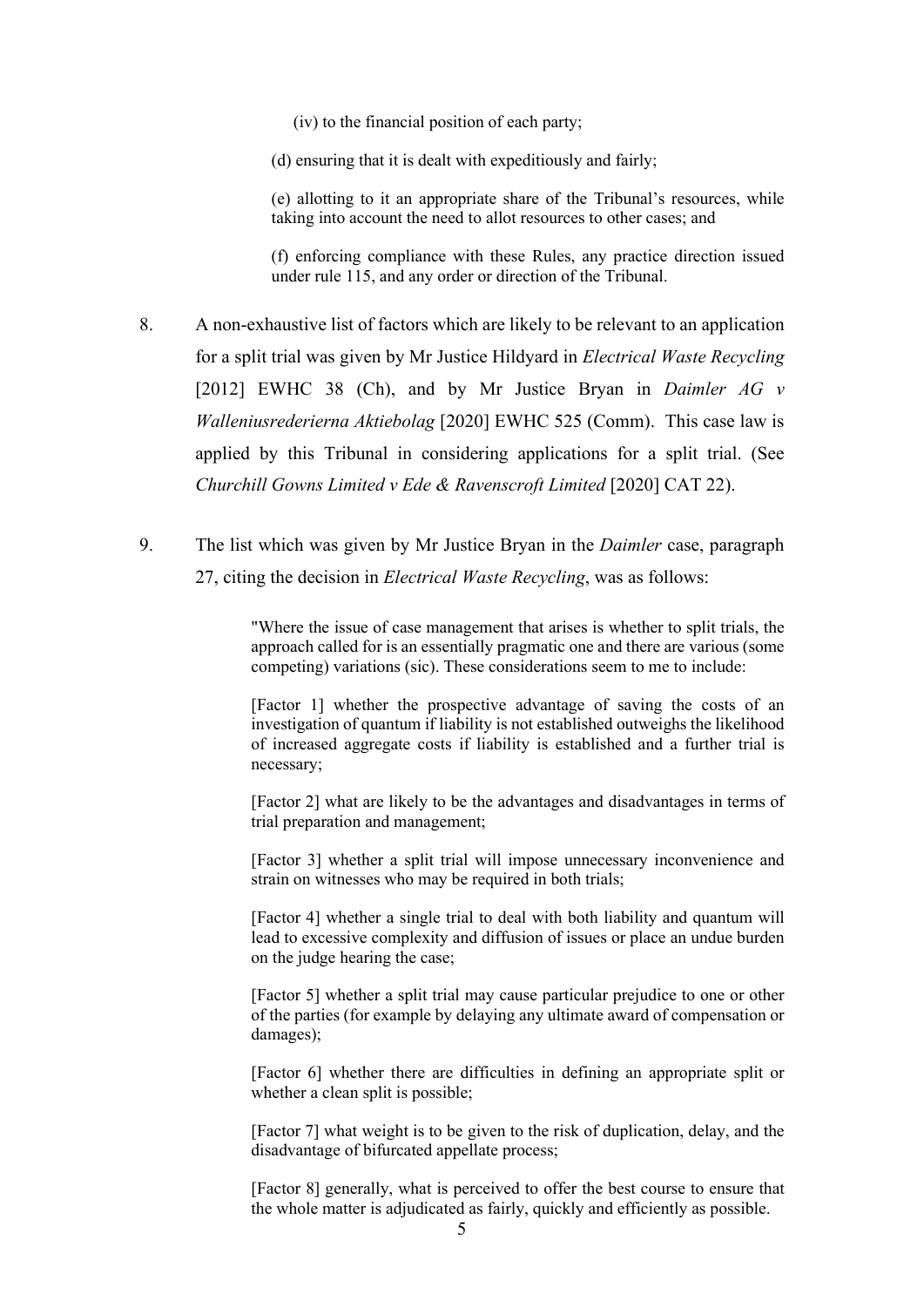Other factors to be derived from the guidance given by CPR Rule 1.4, which reflect a common sense and pragmatic approach, may include:

[Factor 9] whether a split trial would assist or discourage mediation and/or settlement and [Factor 10] whether an order for a split late in the day after the expenditure of time and cost might actually increase cost."

- 10. In addressing these issues, an important starting point is factor 6 because if there are difficulties in defining an appropriate split or a clean split is not possible, that is likely to count significantly against there being a split trial. To that factor, unsurprisingly, the parties devoted a considerable amount of their submissions today.
- 11. In my judgment, there are indeed real difficulties in defining an appropriate or convenient split and there are reasons to suppose that a clean split at the point which is now proposed by the Claimants is not possible. In relation to that, there has been a considerable amount of debate in the skeleton arguments and before me as to issue 31. I should read the terms of issues 30 and 31. They are as follows:

30. What is the appropriate counterfactual against which the alleged anticompetitive effects of the Contested Restraints are to be determined? In particular, is it to be assumed that neither Mastercard nor Visa adopted any of the Contested Restraints or should the effects of some or all of the Contested Restraints be tested separately (e.g. measuring the effect of the Visa ATM Restraints or some of them against a counterfactual in which Mastercard remained free to set its own rules)?

31. In the appropriate counterfactual, how would the behaviour of the relevant market participants have differed? In particular:

(a) To what extent, if at all, would the Claimants have imposed different charges on ATM cash withdrawal services in the counterfactual and, if so, what would those charges have been?

(b) To what extent, if at all, would the Claimants have made different bilateral agreements with issuers in the counterfactual and, if so, on what terms?

(c) To what extent, if at all, would the Claimants have installed additional ATMs in the counterfactual?

(d) To what extent, if at all, would the Claimants have retained ATMs in the counterfactual that they de-installed in the Relevant Period?

(e) To what extent, if at all, would the Claimants have offered additional functionality on their ATMs in the counterfactual?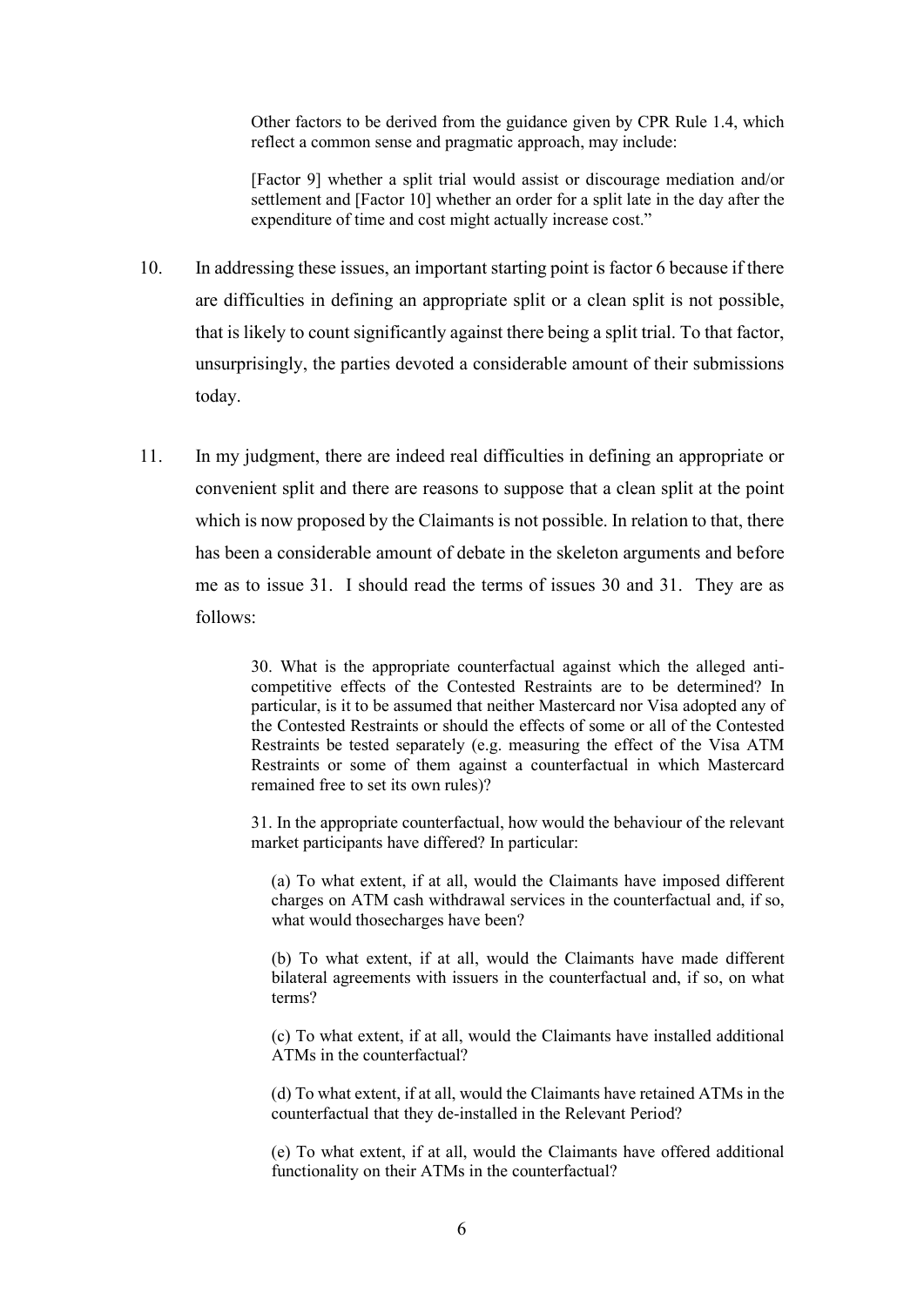(f) How would the Claimants' competitors have reacted to any changes (including those of the kind referred to in (a) to (e) above) in the counterfactual?

(g) How would Visa and Mastercard have reacted to any changes (including those of the kind referred to in (a) to (f) above) in the counterfactual?

(h) How would issuers have reacted to any changes (including those of the kind referred to in (a) to (g) above) in the counterfactual?

(i) How would cardholders have reacted to any changes (including those of the kind referred to in (a) to (g) above) in the counterfactual?

(j) How would governmental, legislative and/or regulatory bodies have reacted to any changes (including those of the kind referred to in (a) to (h) above) in the counterfactual?

- 12. The Claimants' position, when the split trial was first proposed in December 2021, was that issue 31 should be dealt with as part of the liability trial. That position was repeated on 17 February 2022. Only with the present application was it said that it should be part of the quantum trial; and it is now said that it should not appear under the heading that it does appear under in the list of issues, namely, "Alleged effects on competition", which itself appears under the more general heading "Alleged infringement of competition law". I find it difficult to accept that issue 31 was misplaced. Furthermore and in any event, it appears to me that the uncertainty and shift of position by the Claimants on this point tends to illustrate that there is not the clear and clean split at the point which it is now said that there is.
- 13. Mr Turner QC's argument for the Claimants was that, in relation to Article 101(1), at the liability stage it will be necessary only to look at the question of whether there was an adverse effect on competition, as such. It would not be necessary to look at the Claimants' particular position, costs or profits. He said that that assessment can be dealt with by reference to other material than detailed information relating to the Claimants.
- 14. Now, as to that, it appears to me that his argument may involve disputed questions of law, given that this is an effect not an object case and given that the Claimants' claim depends at least in part on saying that they could have charged more to consumers. There may be a need for more of an analysis at the liability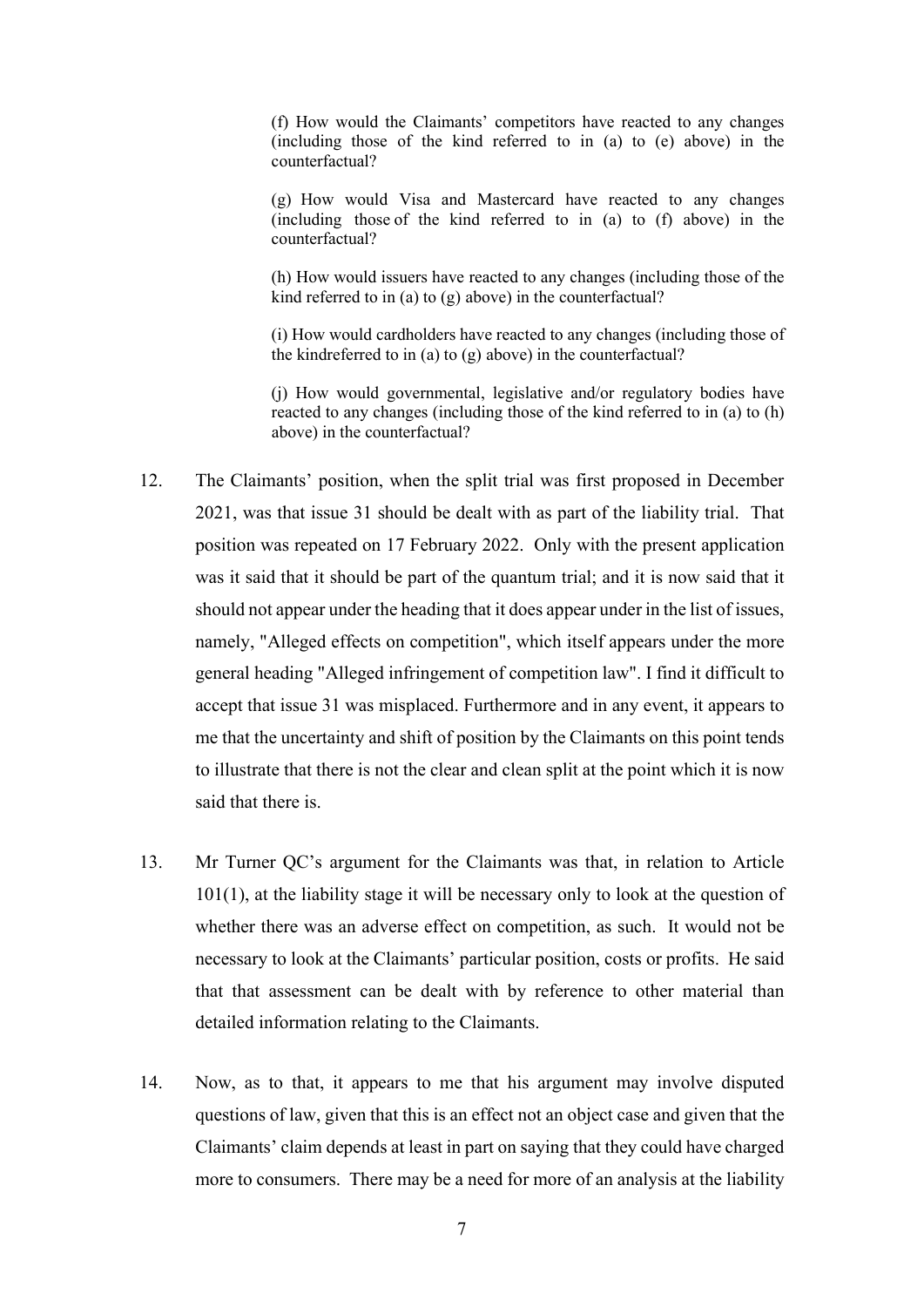stage than Mr Turner contended for or admitted as to whether the adverse effect of the rules on certain parameters of competition is overbalanced by the detriments which consumers would have suffered of being charged more, even within the context of Article 101(1). Equally, in assessing the applicability of 101(3), there may need to be a greater degree of specificity in relation to the effect of the restraints by comparison with the alleged justificatory matters than Mr Turner was prepared to concede, and that it would not be enough to say simply that in the absence of the rules there would have been some more, or even appreciably more, ATMs. I express no views on those points other than to say that it appears to me that there may be arguable points there.

- 15. Further, I do not accept that there is a clear division in the factual investigation. For one thing the position of the Claimants themselves appears relevant in looking at the market as a whole. That is particularly obvious in the case of Poland. Euronet had some 30 per cent of the ATM market, or at least that is the Claimants' position; and it may be that Euronet was the largest individual participant in that market. Poland amounts, as I understand it, to some 96 per cent of the Claimants' claimed quantum. Indeed, as Mr Jowell QC points out, the Claimants, in their pleadings, appear to use their own position as an example of or a basis for drawing conclusions as to the wider market position and the wider market effect of the rules. Further, as he also pointed out - and not just in relation to Poland - the Defendants will be carefully looking at the data from the Claimants as evidence in relation to competition in the market as a whole because other data may not be readily available. Though the Claimants may be able to point to some of the Defendants' documentation, which does not relate to the Claimants' own position or costs or profits, to support their case it seems to me that, as the Defendants say, it is likely that they will wish to contest any such case by reference to the Claimants' documents and the Claimants' position.
- 16. More generally it seems to me that there are at least some advantages in the investigation of the effects of the restraints on the market as a whole being carried out at the same time as the detailed investigation of the position of one of the participants, namely here, the Claimants. The investigation in each case is of the same market and the evidence will be of the same nature.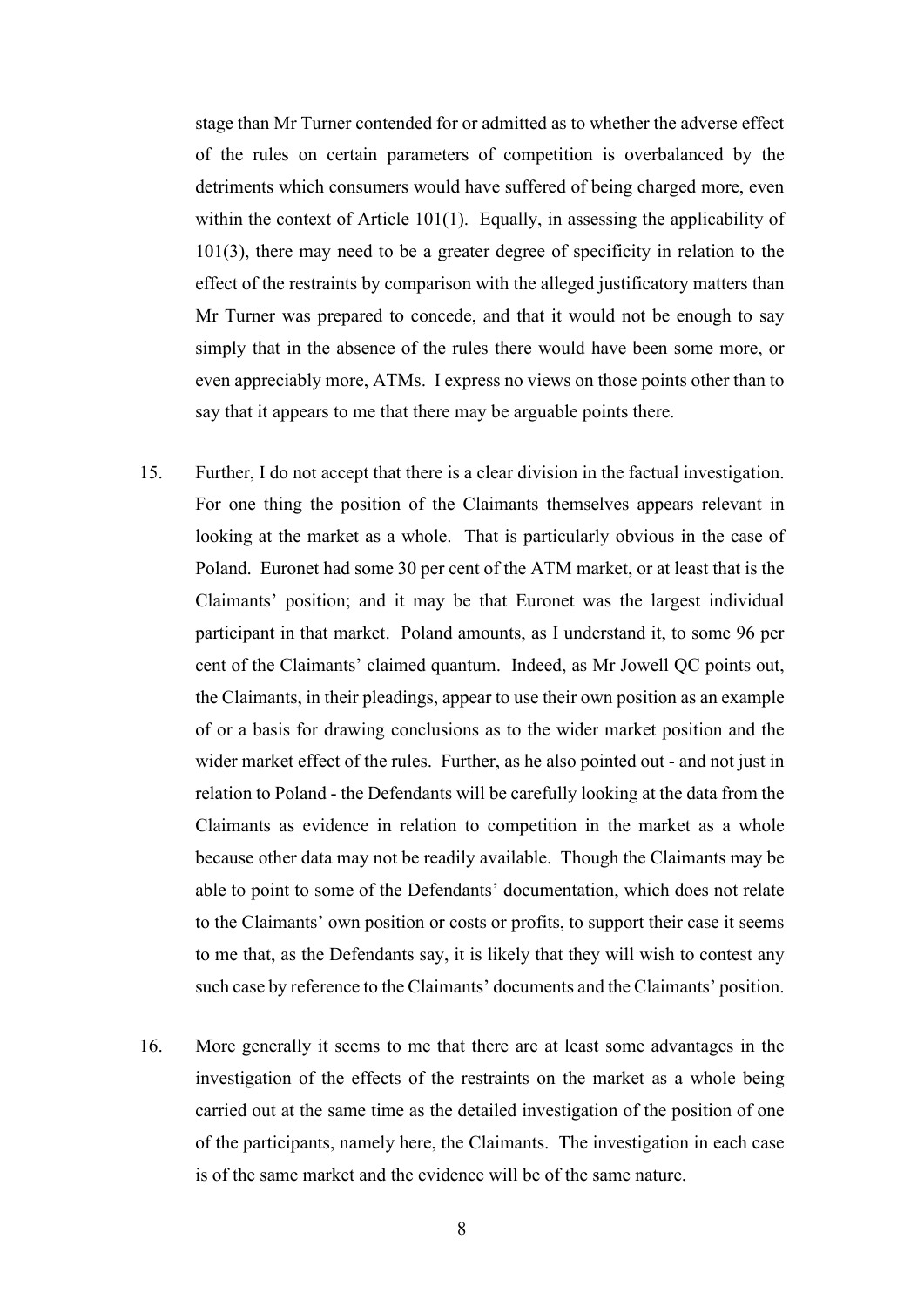#### 17. Turning then to the other factors identified in *Daimler*:

- (1) Factor 1: partly because of the difficulties of splitting off quantum issues, I am not persuaded that there would be a very significant saving of costs if quantum were now split off and then did not arise, while it seems inevitable that there would be significant additional costs if liability was investigated and there were then the need for an additional trial dealing with quantum. This is especially the case as the application is made late, as I have described, and many costs relevant to quantum will already have been incurred. These include most of the costs of disclosure, and they must also include many of the costs of witness statements which, as I said, in the Claimants' case are due to be served shortly. Further, as I was told on behalf of the Defendants, their experts have already begun to consider the points which arise in relation to the Claimants' specific position.
- (2) Factor 2: I consider that preparation for a unitary trial is entirely manageable, and it is what the parties have been aiming for. I also do not see that it will very significantly elongate the trial on liability alone. Mr Turner estimates liability alone at some nine weeks. Quantum is estimated as adding some three weeks. Although there may be some debate about whether that estimate is correct, there is not, as it appears to me, a very significant difference in trial length. As I say, I regard the preparation for such a trial, given the lead time available, as entirely manageable.
- (3) Factor 3: I consider that a split trial may well lead to the inconvenience of witnesses having to give evidence twice. This would, in my judgment, be a significant inconvenience and, as it seems to me, an unnecessary one as the case is currently proceeding towards a unitary trial of which everyone has had good notice.
- (4) Factor 4: I do not consider that a single trial would lead to there being such a number of issues or such a complexity in the case as to mean that the Tribunal will not be able to manage it. The Tribunal will of course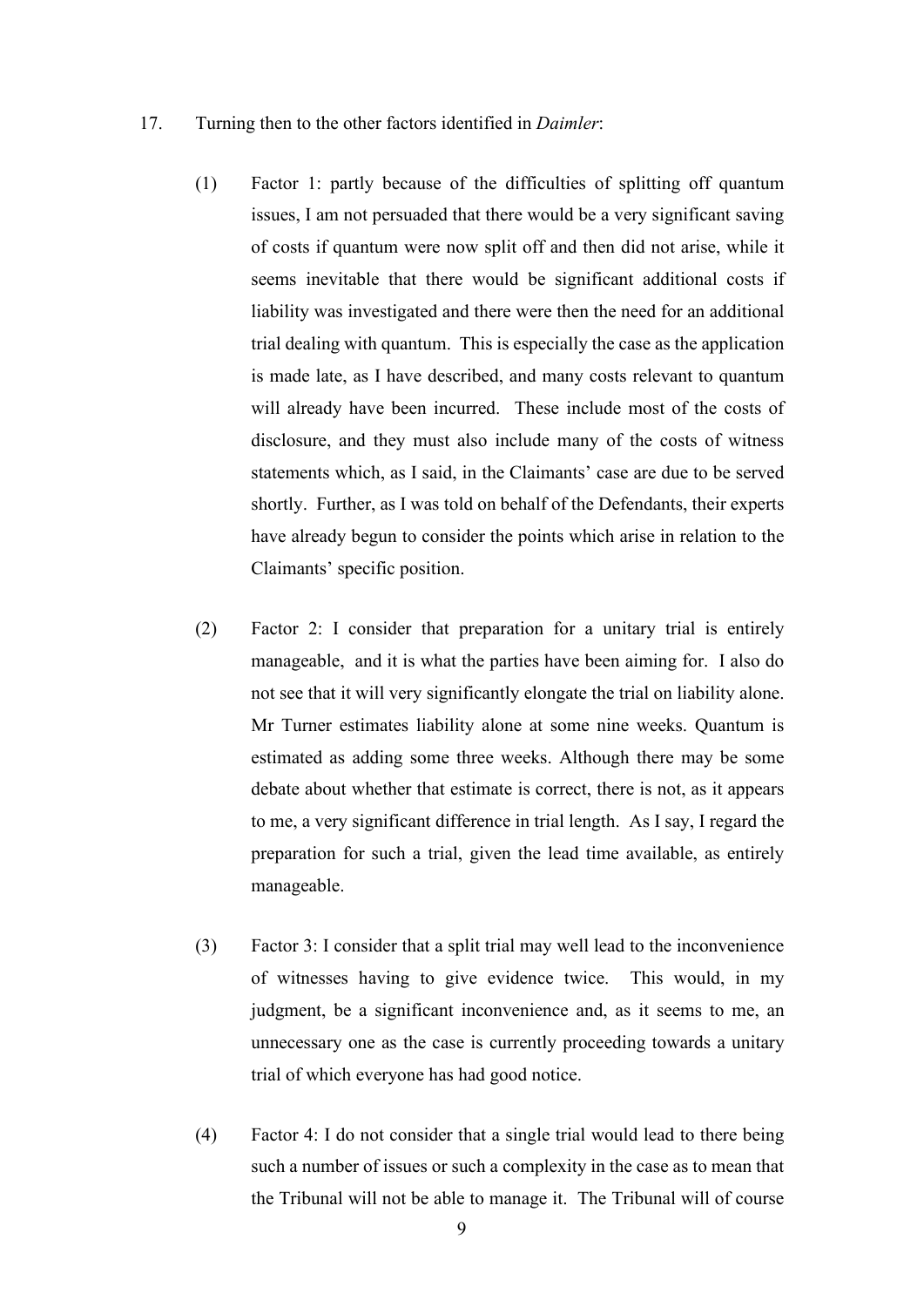require the parties to present their cases as efficiently and economically as is consistent with a fair hearing.

- (5) Factor 6 I have already dealt with.
- (6) Factor 7: for reasons which I have already given, I consider that there is a significant risk of duplication of effort on the part of the Tribunal, the parties, witnesses and experts, if there is a split trial. Furthermore, the split trial proposal has the potential of very significantly delaying a final resolution of this matter, even though the present timetable could comfortably accommodate a final resolution. Thus, to fix a second trial, if necessary, might mean that a final resolution was not reached for perhaps 18 months later than it would have been with a unitary trial.
- (7) Factor 9: I consider that a split trial would actually make settlement less likely, even if not, as Mr Cook QC put it, "dramatically less likely". I accept what Cotter 1 says, that settlement discussions are unlikely to be productive until the detailed work is done to analyse the basis of the quantum of the claim.
- (8) Factor 10 is of significance in this case because, as I have said, the application is made late in the day. A considerable part of the costs associated with quantum will have been incurred. There is a very clear risk that any remaining savings from a liability only trial would be more than offset by the increased costs which would result if both trials were necessary.
- (9) I do not consider that factor 5 is a significant independent consideration. Clearly, however, there will be prejudice if and to the extent that a split trial results in increased costs and a delayed resolution.
- (10) Factor 8 is an overall assessment of the best course to ensure that the whole matter is adjudicated as fairly, quickly and efficiently as possible. In my view, that is achieved by proceeding to the unitary trial to which all parties have hitherto been working.